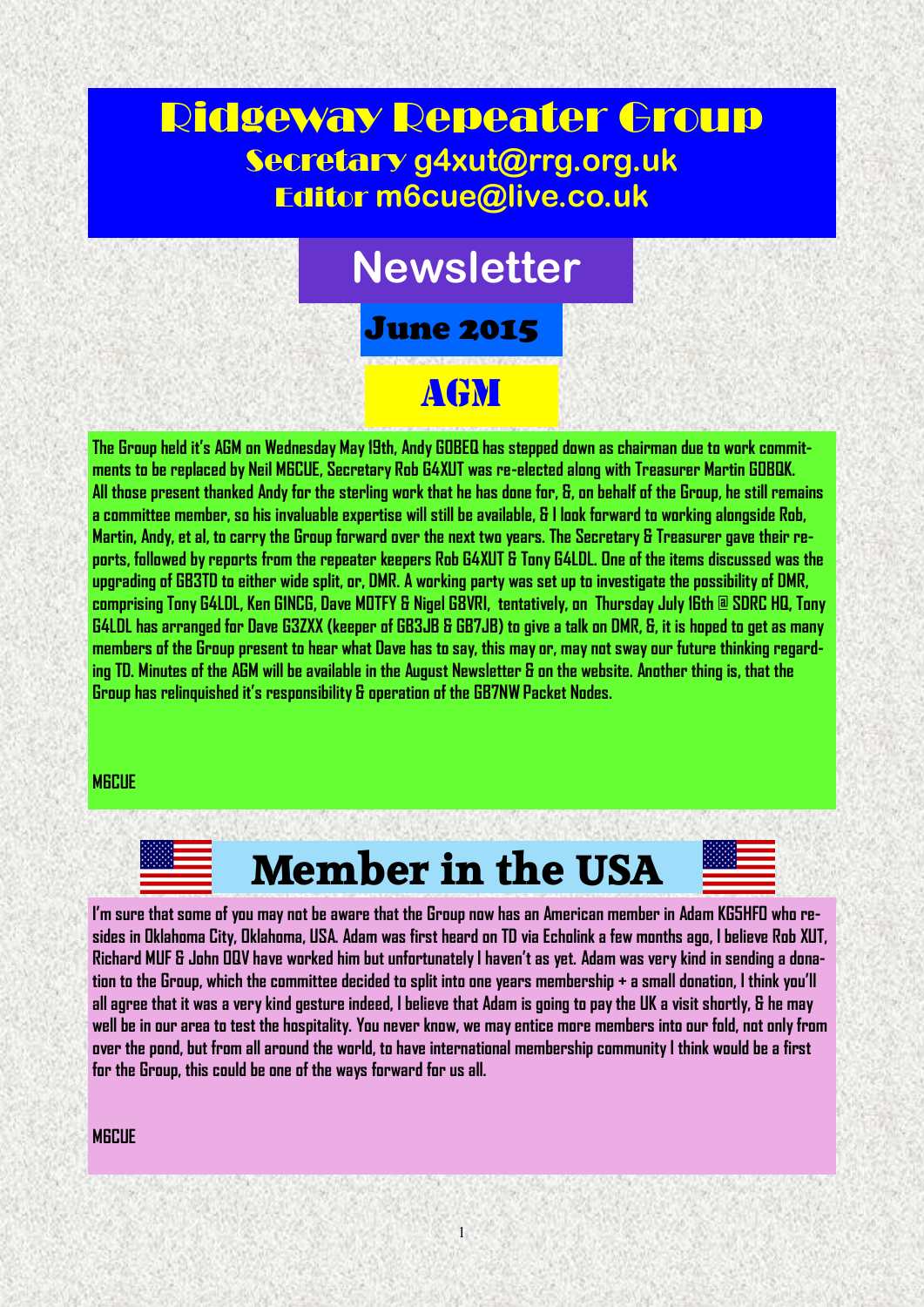## **Is ET trying to communicate with us?**

**For some days now there have been several "sightings" of a globular object in the night sky to the west of Hungerford, don't know if any Swindon members have seen anything? it usually appears at around 00.00 hrs BST,& has been seen by observers in the Newbury area as well. Though not having seen the object myself (usually tucked up in bed at that time) I have done some investigation using the ISS detector app on my mobile, my thinking is, that it is the planet Venus, which can be seen at the same time/position of the "sightings". However, because I am not much of an astronomer, I will bow to superior knowledge if someone else comes up with a more viable proposition, so saying, it could be MOD doing night testing of something hush hush, we may never know.** 

#### **M6CUE**





**Ken NCG was instrumental in helping Colin G4GBP in running GB0WWM in May for Mills on the Air weekend this year, they both did well making over 70 contacts between HF & VHF. Next year, all being well, John OQV will reactivate the NoV for GB1WW, if any other members of the Group are interested in helping out, they would be very welcome, along with members of SDARC & TDARC as well, I will be updating the QRZ.com page accordingly. There are facilities onsite for refreshments & toilets as well as having a comfortable operating environment. Anyone interested in helping, either setting up, operating, logging, taking down etc. may email John on g1oqv@live.co.uk for more info.** 

#### **M6CUE**

# Newbury Rally

**Nearly 1,000 people attended the recent Newbury Rally, at the Newbury Showground they were treated to not only seller's stalls, but various demonstrations including SSTV, Computing in Amateur Radio, radio operation to mention but a few. Due to roadworks at J13 M4 attendance was expected to be below par, but with completion only days before the Rally opened, attendance was very good, with people from all over the South of England & Wales attending, the Newbury Rally is considered to be the biggest in the South. Organised by NADARS, a lot of hard work by it's members leads to a memorable event in the calendar of Amateur Radio, so well done NADARS, & I hope that the Rally can go on for some years to come.** 

#### **M6CUE**